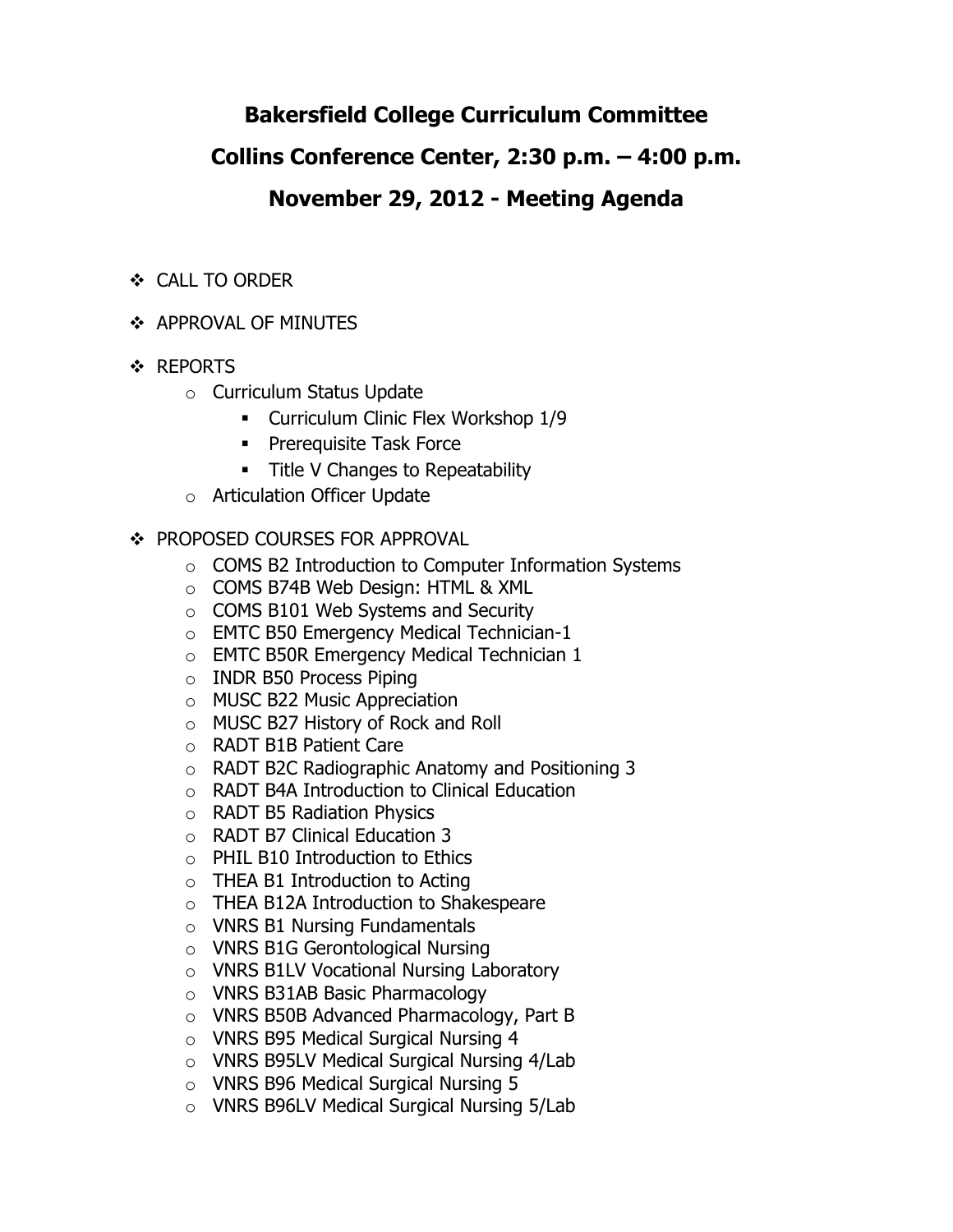## **Reviewed Courses by Team A & B on 9/20 Agenda received 10/15 deadline:**

ANSC B11 Livestock Selection/Evaluation – removed from queue on 11/13 ANSC B82 Anatomy and Physiology of Domestic Animals – removed from queue on 11/13 MATH B4A Mathematics of Elementary School Teaching – removed from queue on 11/13

### **Reviewed Courses by Team A & B on 10/4 Agenda:**

AGBS B2 Agricultural Economics – removed from queue on 11/13 ANSC B86 Pharmacology for Veterinary – removed from queue on 11/13 ORNH B1 Introduction to Ornamental Horticulture – removed from queue on 11/13 COMS B14 Introduction to Programming with Java COMS B35 OOP and Data Structures with C++ COMS B75C Web Programming Development: PHP COMS B82 CompTIA Networking Technologies - Network+ COMS B96 Applied Linux COMS B93 Microsoft Active Directory Services HIST B20A African American History of the U.S. PHIL B37 Introduction to the World Religions THEA B20 A Survey of Theatre & the Roots of Entertainment THEA B31 Introduction to Film Studies THEA B32 Contemporary Film Studies INDR B10 Introduction to Industrial Drawing and Graphics INDR B40 Parametric Modeling Fundamentals

## **Reviewed Courses by Team A & B on 10/18 Agenda:**

ANSC B90 Emergency Medicine, Surgery/Nursing Procedures for Veterinary Technicians ANSC B92 Clinical Pathology/ Vet Technc ANSC B94 Caged Birds, Laboratory, and Exotic Animal Medicine ANSC B96 Radiology, Ultrasound, and Diagnostic Imaging for Veterinary Technology ORNH B2 Fundamentals of Nursery Management and Plant Production ORNH B3 Landscape Installation and Maintenance ORNH B6 Ornamental Plant Identification - Ground Covers, Vines, and Dwarf Shrubs ORNH B8 Introduction to Landscape Design MUSC B21A History of Music MUSC B21B History of Music MUSC B15A Ear Training/Sight Singing THEA B2A Elements of Acting THEA B2B Elements of Acting ENGL B1A Expository Composition ENGL B27 The Bible as Literature ENGL B50 Introduction to College Composition COMS B27 Intro to Assembly Language COMS B34 SQL and Database Systems Design COMS B100 Computer Hardware Diagnostics ENGR B36 Engineering Mechanics-Statics ENGR B45 Properties of Materials INDR B51 Electrical Design INDR B11 Introduction to Computer Aided Drafting and Design (CAD) INDR B20A Computer Aided Drafting and Design (CAD) INDR B20B Computer Aided Drafting and Design (CAD)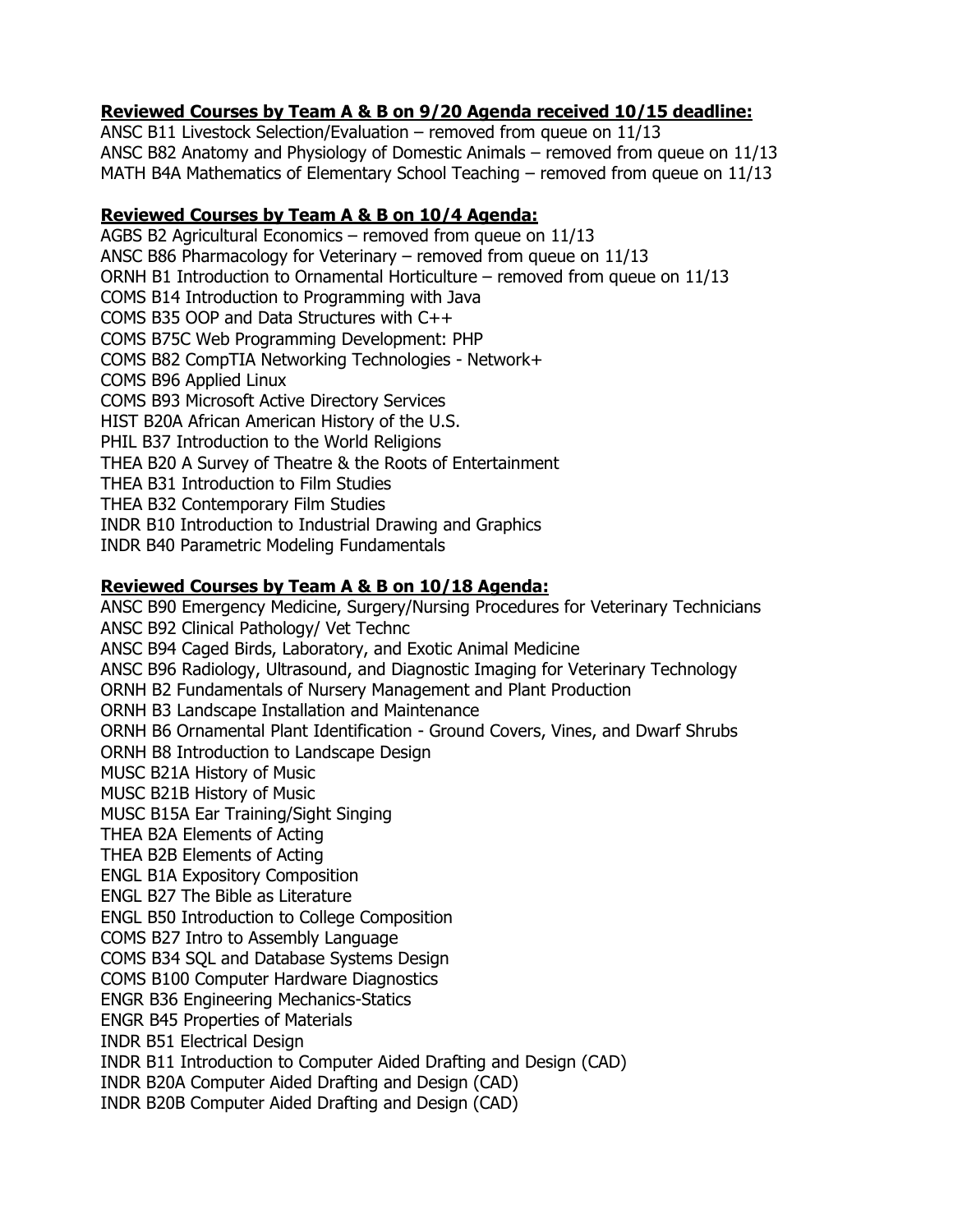RADT B1A Introduction to Radiologic Technology RADT B4B Clinical Education 1 HIST B4B European Civilization HIST B15 Civilizations of the Middle East HIST B20B African American/U.S. HIST B33 Latin American History

### **Reviewed Courses by Team A & B on 11/1 Agenda:**

CHEM B18 Elementary Organic Chemistry FDSV B51 Food and Nutrition Orientation FDSV B55F Fundamentals of Baking HIST B30A Early Chicano History HIST B30B History of Chicanos in the Southwest FIRE B2 Personal Fire Safety and Emergency Action FIRE B4 Fire Behavior and Combustion FIRE B25A Wildland Fire Behavior FIRE B50F Fire Management 2A-Organizational Development & Human Relations FIRE B51B Fire Command 1A FIRE B51C Fire Command 1B PHYS B4A Mathematics and Wave Motion MUSC B15B Ear Training and Sight Singing THEA B28 Technical Theatre Laboratory

### **Courses Up for Review – Team A: Due November 26, 2012**

BSAD B1 Financial Accounting BSAD B2 Managerial Accounting BSAD B5 Human Relations and People Skills BSAD B18 Business Law BSAD B19 Business Law BSAD B20 Introduction to Business BSAD B40 Personal Finance BSAD B43 Principles of Management BSAD B51 Business Mathematics BSAD B53A Introduction to Accounting 1 BSAD B53B Introduction to Accounting 2 BSAD B54 Payroll Accounting BSAD B55 Computer Accounting Applications BSAD B65 Principles of Organizational Communication BSAD B85 Business English BSAD B88 Office Procedures